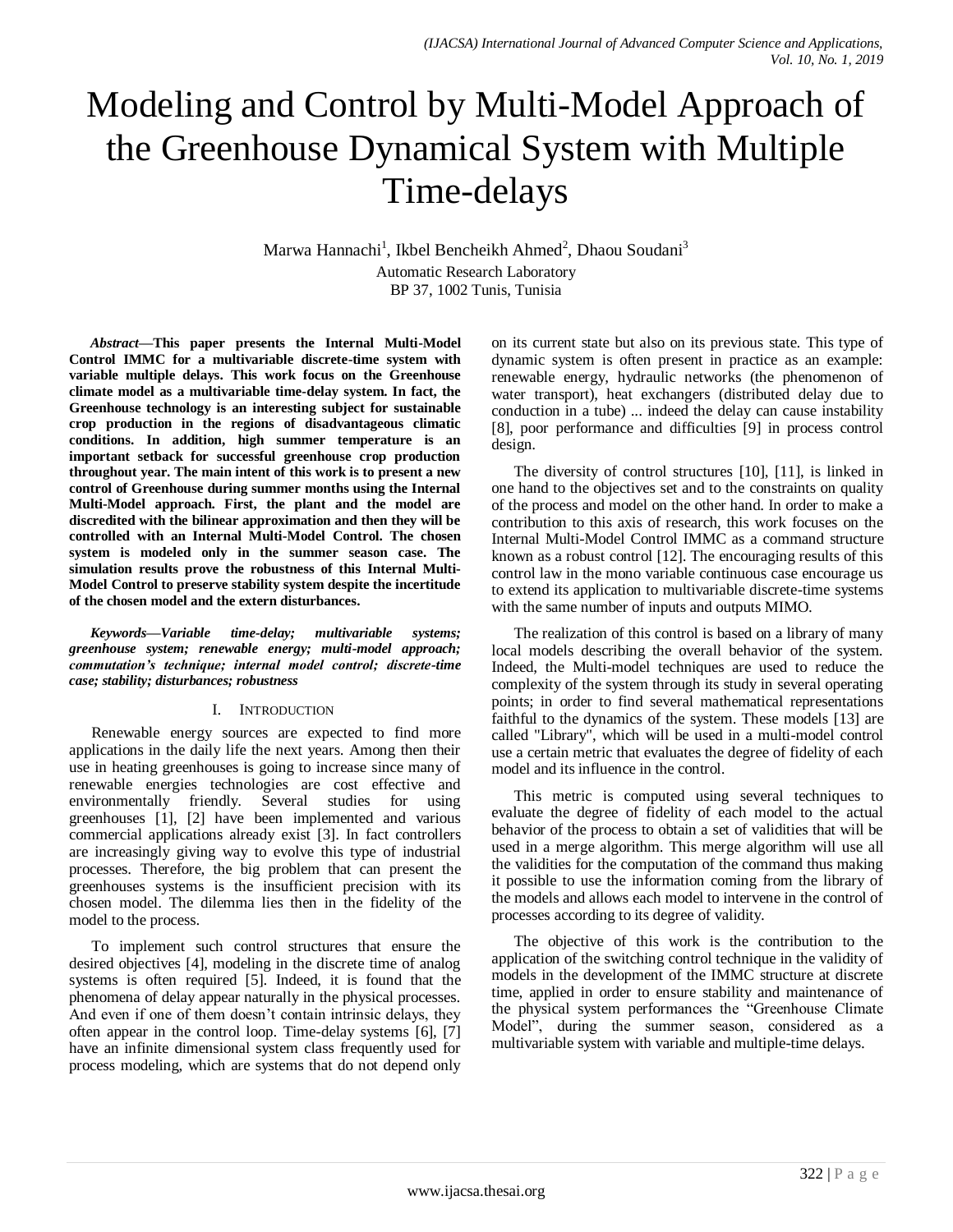## II. INTERNAL MULTI-MODEL CONTROL FOR MULTIVARIABLE DISCRETE SYSTEM WITH MULTIPLE TIME-DELAYS

The Internal Model Control IMC introduced by Garcia and Morari in the 1982 [22] and then in the 1985s [23], is a robust control structure [11], [12], currently used in several works [13], and [24]. It is presented as an alternative to the classic closed loop; it's useful at once to the process and its model. Their response is used to exact the difference on the set point. The error signal includes the influence of external disturbances as well as the modeling errors of the controlled system.

# *A. IMC Structure of Multivariable Systems with Time Delays: the Discrete Case*

In the IMC structure (described in Fig. 1), the controller is assumed to be the inverse of the model of the system to be controlled. Hence the need to study the problems related to this inversion since it is physically unfeasible in the majority of cases (problems of delays, non-minimal phase shift, or nonrelative non-zero degree…).

 $C(z)$  is the IMC controller,  $G(z)$  the process and  $M(z)$  the process model which is an approximation of the plant *G(z)*. The transfer matrix of the process *G(z)* with '*n*' inputs and '*n*' outputs (square system case) is given as follow:

$$
G(z) = \begin{bmatrix} G_{11}(z) & G_{12}(z) & \cdots & G_{1n}(z) \\ G_{21}(z) & G_{22}(z) & \cdots & G_{2n}(z) \\ \vdots & \vdots & \ddots & \vdots \\ G_{n1}(z) & G_{n2}(z) & \cdots & G_{nn}(z) \end{bmatrix}
$$
 (1)

The transfer function  $G(z)$  is strictly proper and stable from the  $i^{th}$  input to  $j^{th}$  output.

Where  $\cdot$ 

$$
G_{ij}(z) = z^{-\tau_{ij}} \cdot F_{ij}(z) \tag{2}
$$

*i*,  $j = 1, \dots, 2$  and  $\tau_{ij}$  is the corresponding time delay.



Fig 1. IMC Structure for Multivariable Discrete-Time System.

The structure of this approach is based on the elaboration of a corrector  $C(z)$  obtained by inversion of the chosen model and whose product control signal  $u(z)$  is applied both to the system and its model such that the error of their responses  $d(z)$  will be compared to the signal of reference. The signal  $v(z)$  is the disturbance which attacks the output directly and  $r(z)$  is the references that are compared to the outputs signal  $y(z)$  to reduce the error:

$$
d(z) = y(z) - yM
$$
  
= 
$$
(G(z) - M(z))u(z) + v(z)
$$
 (3)

$$
u(z) = (r(z) - d(z))C(z) =
$$
  
\n
$$
(r(z) - v(z) - (G(z) - M(z))u(z))C(z)
$$
 (4)

$$
u(z) = (I_n + C(z)(G(z) - M(z)))^{-1} C(z) r(z)
$$
  
+ 
$$
(I_n + C(z)(G(z) - M(z)))^{-1} C(z) \nu(z)
$$
 (5)

$$
y(z) = (I_n + C(z)(G(z) - M(z)))^{-1} C(z)G(z)r(z)
$$
  
+  $(I_n + C(z)(G(z) - M(z)))^{-1} (I_n - C(z)M(z))\nu(z)$  (6)

*n*: the number of inputs and outputs of the system

*n I* : the identity matrix of order *n*.

## *B. Stability Analysis*

The IMC controller is obtained by applying the proposed inversion method [24]. The generalized controller design regulator gives the matrix transfer  $C(z)$  as following:

$$
C(z) = A_r \times (I_n + A_r M(z))^{-1}
$$
 (7)

*A r* is a square matrix gain, which coefficients are chosen to ensure the inversion of model to ensure the realization of the regulator and the stability of the closed loop system.

The stability of the proposed structure depends on the stability of the process to be controlled, the model and the proposed regulator which must be stable in open loop.

To simplify our study,  $A_r$  is chosen as the following form:

$$
A_r = \alpha \times I_n \tag{8}
$$

with  $\alpha \in \square^+$ . For such choice of  $A_r$  and if  $\alpha$  is sufficiently high,  $A_r^{-1}$  become sufficiently low which makes possible:

$$
I_n \times (A_r^{-1} + M(z))^{-1} \approx I_n \times M^{-1}(z)
$$
 (8.a)

$$
C(z) \approx M^{-1}(z) \tag{8.b}
$$

The expression of the command become as follows:  
\n
$$
u(z) = I_n + (I_n + A_r M(z))^{-1} A_r (G(z) - M(z))^{-1}
$$
\n
$$
(I_n + A_r M(z))^{-1} A_r (r(z) - v(z))
$$
\n(9)

$$
y(z) = y_r(z)r(z) + y_v(z)v(z)
$$
 (10.a)

Such that: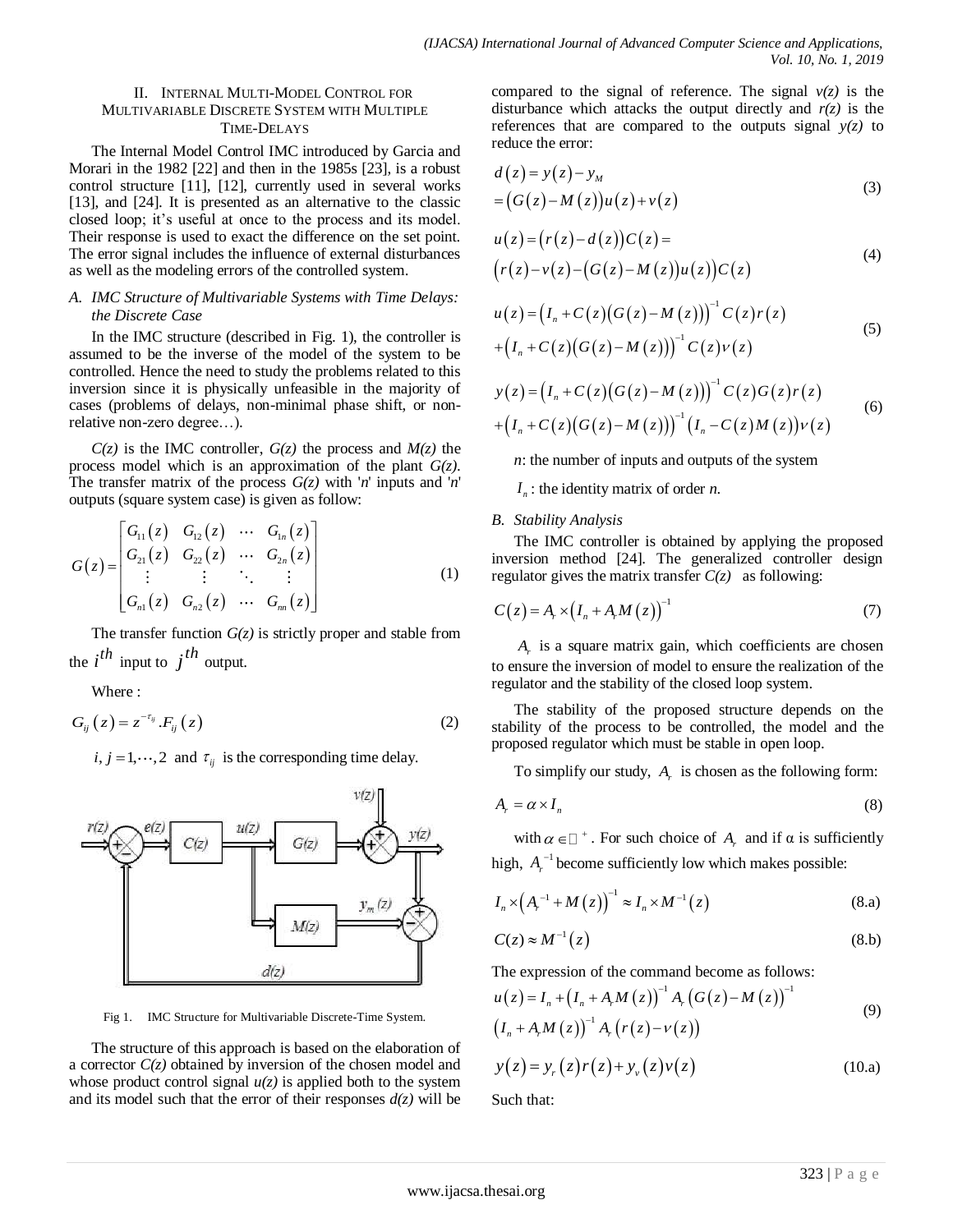$$
y_r(z) = G(z) \Big[ I_n + (I_n + A_r M(z)) \Big]^{-1}
$$
  
\n
$$
A_r (G(z) - M(z))^{-1} (I_n + A_r M(z))^{-1} A_r
$$
\n(10.b)

$$
y_{\nu}(z) = I_n - G(z) \Big[ I_n + (I_n + A_r M(z)) \Big]^{-1}
$$
  
\n
$$
A_r (G(z) - M(z))^{-1} (I_n + A_r M(z))^{-1} A_r
$$
\n(10.c)

If the process isn't submitted to any disturbance  $v(z)=0$  and in the perfect modeling case  $M(z)=G(z)$ , so the expression of the output is reduced to the following equation:

$$
y(z) = G(z) \left[ I_n + A_r G(z) \right]^{-1} A_r r(z)
$$
 (11)

#### *C. Precesion Analysis*

The matrix of the static gains of the regulator  $C(z=1)$  can be expressed according to the static gain matrix  $M(z=1)$  of the system. It's defined with the following expression:

$$
C(z=1) = A_r (I_n + A_r M (z=1))^{-1}
$$
 (12.a)

In order to ensure the precision of the system, it is necessary to check that:

$$
C(1) = I_n \times M^{-1}(1)
$$
 (12.b)

In this case, we can affirm the regulator stability to ensure a perfect continuation of the set points independently of any external disturbance. The general controller design with gain for precision *Ap* provides the following matrix:

$$
A_{p} = (I_{n} + A_{r}M(1)) \times (A_{r}M(1))^{-1}
$$
\n(13)

 $A_p$  a matrix, whose coefficients are chosen to ensure precision in the certain case of dynamical systems as which contained time delays.

 $A_p$  is used to intended to compensate static errors in the multivariable system, while  $A_r$  is chosen to ensure the stability to reach the inverse model.

## III. MULTI-MODEL COMMAND FOR TIME-DELAY SYSTEM: COMMUTATION OF PARTIAL CONTROLS

The rule of this technique is based on the selection of the model that is nearer to the process. The selection of the model is the result obtained by calculating the errors between the answers of the models and those of the system. After validating the model, the answer corresponding corrector is applied for process control and applied models.

The association of the Internal Model Controller design [24] and [25] and Multi-Model approach [13], [14], [15], [16], [17] and [27] resume the IMMC design; the implementation of this technique requires the application of the control signal for the system having variable and/or multiple time-delays chosen  $\text{models } M_1(z) \cdots M_q(z)$ .

The validity coefficient  $\Gamma_i$ , to evaluate the command, permits the selection of one of the associated controllers  $C_1(z) \cdots C_q(z)$  which receives the difference between the reference and the outputs of the used models to minimize the errors. In fact, the validity coefficient is calculated by realizing the difference between the process outputs  $y(z)$  and its models

 $y_1(z) \cdots y_q(z)$  then the model that has the minimum difference is applied to the command admitting its index to the coefficient's validity [14], [18].



Fig 2. IMMC Structure for Multivariable Time-Delay System.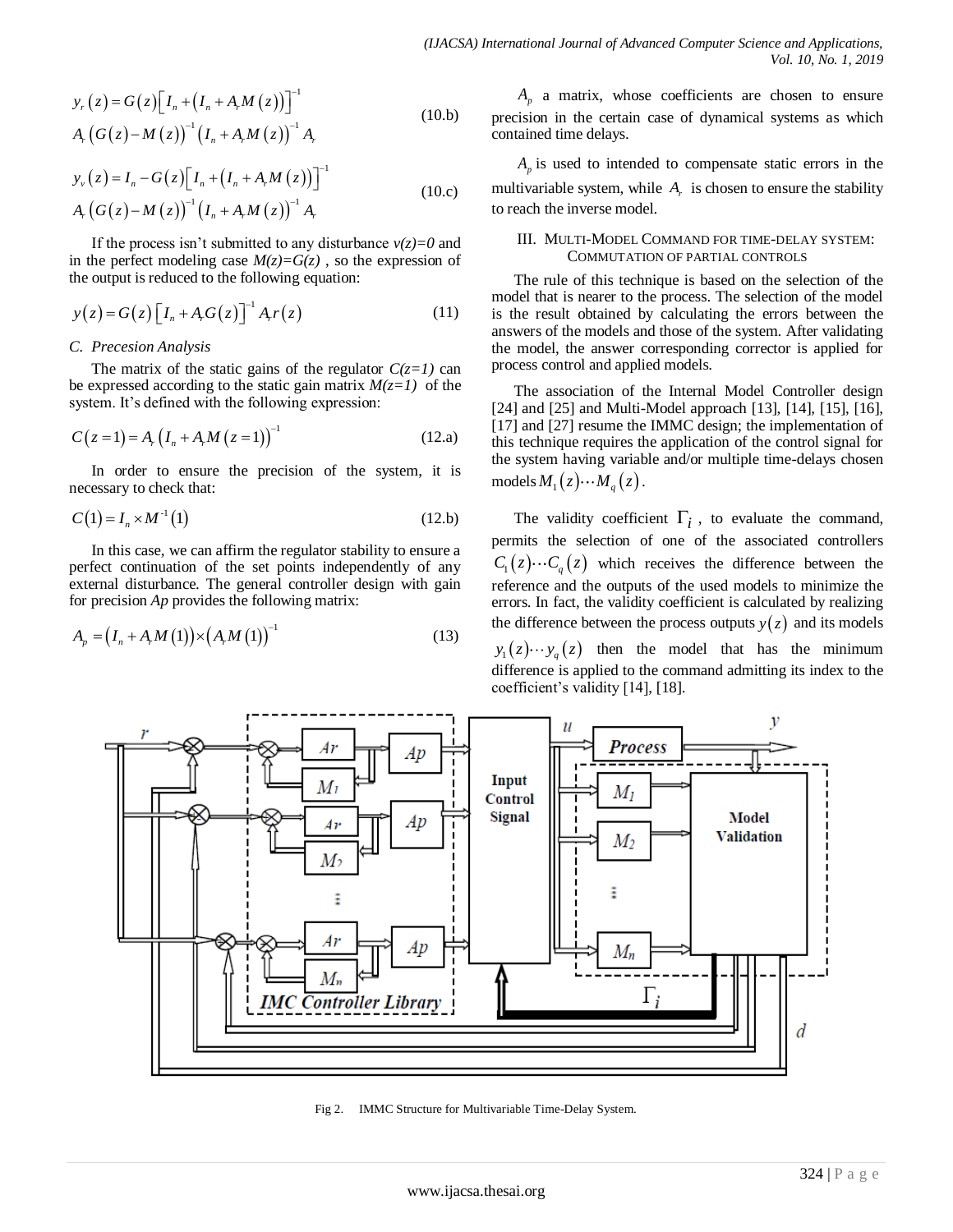After validate the perfect model [16], [17], (the nearest model to the system), the output of the corresponding regulator assumed as the inverse of the chosen model is applied as the control of the process and its different models [21] and [26]. The minimum difference  $d_{ij}$  corresponding to validate the best model used in the calculation of the control law:

$$
d_{ij}(z) = y_i(z) - \tilde{y}(z), \qquad i = 1, \cdots, n
$$
 (14)

To validate the model that describes the best dynamic behavior, we define coefficients  $f_{ij}(z)$  that express the lowest error between the process and the chosen models:

$$
E_{i} = \sum_{j=1}^{n} \|y_{i}(k) - \tilde{y}_{ij}\| \qquad i = 1...n
$$
 (15)

Once the best model, is validated, the next step is to calculate the switching control law applied to the system. Partial commands for each model are calculated by applying the methods of inversion of the linear models detailed in the previous section. They constitute the library of inverted models. The Proposed structure IMMC for multivariable timedelays system is described in Fig. 2.

## IV. CASE STUDY

Greenhouse technology is an interesting process in the agriculture production technology that integrates market driven quality parameters with production system profits. In fact cultivation of crops in greenhouse is increasing from high altitude and temperate regions to the warmer regions of tropics and subtropics. Although, greenhouse protects crops from external bad weather, high temperature and humidity during summer months cause adverse effect on crop production in tropical region [2], [3]. The input/output scheme of the greenhouse model is presented by Fig. 3.

Therefore, in such regions, reduction of air temperature inside the greenhouse or the regulation of temperature closer to the ambient temperature during summer is necessary for successful crop production [1], [2], and [3].

It can be summarized by the functional block diagram presented in the following design.



Fig 3. Inputs–Outputs Scheme of Climate Dynamic Greenhouse Models.



Fig 4. Greenhouse Climate Dynamic Model (Summer Operations).

TABLE I. GREENHOUSE CLIMATE MODEL PARAMETERS

| Tin(t)                      | the indoor air temperature $({\degree}C)$                                            |  |  |  |
|-----------------------------|--------------------------------------------------------------------------------------|--|--|--|
| $T_{out}(t)$                | the outdoor temperature $({\degree}C)$                                               |  |  |  |
| ρ                           | the air density $(kgm-3)$                                                            |  |  |  |
| $C\rho$                     | the specific heat of air $(J/(kgK))$                                                 |  |  |  |
| $\overline{V}$              | the greenhouse volume (m3)                                                           |  |  |  |
| $W_{in}$                    | the interior humidity ratios (water vapor mass of dry air, in gm <sup>-3</sup> )     |  |  |  |
| S                           | the intercepted solar radiant energy $(Wm^{-2})$                                     |  |  |  |
| $\chi$                      | the latent heat of vaporization $(Jg^{-1})$                                          |  |  |  |
| $\dot{V}(t)$                | the ventilation rate $(m^{-1}s)$                                                     |  |  |  |
| Oh                          | the overall heat transfer coefficient<br>(W/(m2K))                                   |  |  |  |
| $q_{f \circ g}$             | the water capacity of the fog system (water vapor mass per<br>second, in $gs^{-1}$ ) |  |  |  |
| Ah                          | the heat transfer surface area $(m2)$ ,                                              |  |  |  |
| $E(S_i(t)),$<br>$W_{in}(t)$ | the evaporate transpiration rate of the plants $(gs^{-1})$                           |  |  |  |

This simplified model, based on energy and mass balance inside the greenhouse, contains two linear differential equations describing the latent and sensible heat, and the water vapor balance that are the controlled variables. To simplify the model, only primary disturbances are considered: outside temperature and humidity, and solar radiation. The greenhouse climate model can be used as a multi-season model, in this work, we interested only to the summer operations where the heater element is neglected. The greenhouse climate model is described by Fig. 4.

The greenhouse model parameters are cited in Table 1.

The two manipulated inputs are the ventilation  $\dot{v}(t)$  and the water capacity of the fog system *q*fog. The differential equations that govern sensible heat and water vapor balances inside the

greenhouse volume are given by:  
\n
$$
\frac{dTin(t)}{dt} = \frac{1}{\rho C_{\rho} V} \Big[ S(t) - \chi q \log(t) \Big] - \frac{\dot{V}(t)}{V}
$$
\n
$$
\Big[ T_{in}(t) - T_{out}(t) \Big] - \frac{OhAh}{\rho C_{\rho} V} \Big[ T_{in}(t) - T_{out}(t) \Big]
$$
\n(16)

$$
\frac{dW_{in}(t)}{dt} = \frac{1}{\rho V} q f o g(t) + \frac{1}{\rho V} E(S(t), W_{in}(t))
$$
\n
$$
-\frac{\dot{V}(t)}{\rho V} \Big[ W_{in}(t) - W_{out}(t) \Big]
$$
\n(17)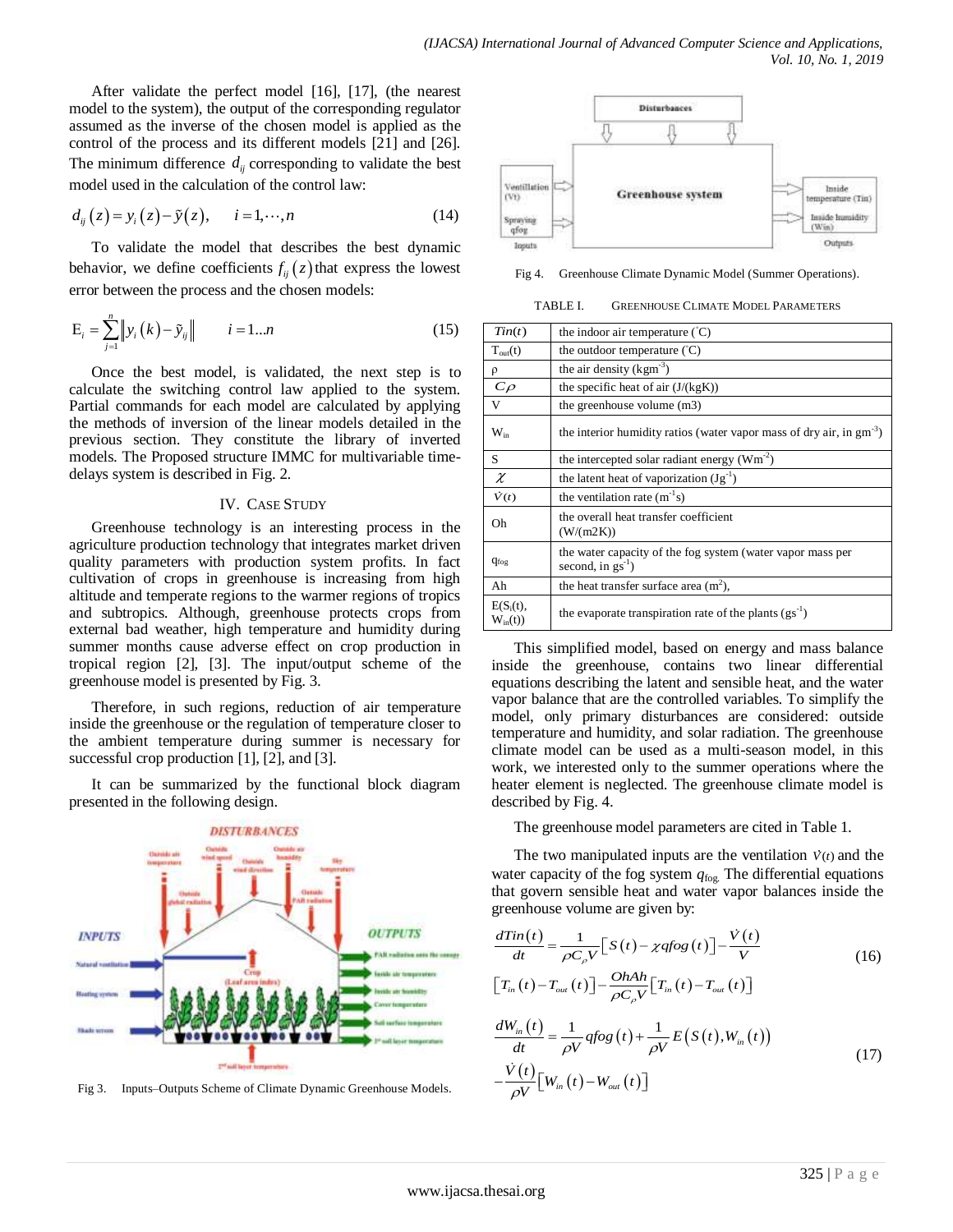$$
E(S(t), W_{in}(t)) = \beta \frac{S(t)}{\chi} - \alpha W_{in}(t)
$$
\n(18)

## *A. Greenhouse's Modeling and Identification*

$$
T_{in}(0) = \frac{1}{\rho C \rho \overline{V} + OhAh} \left[ \overline{S} - \chi \overline{q} f \circ g \right] + \overline{T}_{out}
$$
\n(19)

$$
W_{in}(0) = \frac{1}{\overline{V} + \alpha} \left[ \beta \frac{\overline{S}}{\chi} + \overline{q} f \circ g + \overline{W}_{out} \overline{V} \right]
$$
 (20)

|                                                                                                                                                                                                          | $E(S(t), W_{in}(t)) = \beta \frac{\gamma}{\gamma} - \alpha W_{in}(t)$                                                                                     |                        | (18)                                                                                                                                                                                                                                                                                                         | delays $\int$<br>$\tau_1 = 101$                    |
|----------------------------------------------------------------------------------------------------------------------------------------------------------------------------------------------------------|-----------------------------------------------------------------------------------------------------------------------------------------------------------|------------------------|--------------------------------------------------------------------------------------------------------------------------------------------------------------------------------------------------------------------------------------------------------------------------------------------------------------|----------------------------------------------------|
| $\beta = 0.1249$ ; $\alpha = 0$                                                                                                                                                                          |                                                                                                                                                           |                        |                                                                                                                                                                                                                                                                                                              |                                                    |
| $\beta$ is the coefficient accounting for shading and leaf area<br>index, and $\alpha$ is the coefficient accounting for thermodynamic<br>constants and other factors affecting evaporate transpiration. | us the f<br>$G_{12}(s)$ :                                                                                                                                 |                        |                                                                                                                                                                                                                                                                                                              |                                                    |
| A. Greenhouse's Modeling and Identification                                                                                                                                                              | $G_{12}^1 = \frac{-6}{1}$                                                                                                                                 |                        |                                                                                                                                                                                                                                                                                                              |                                                    |
| At first time the equations $(16)$ and $(17)$ are derivated to<br>determine<br>environmental conditions are $(\bar{S}, \bar{T}out, \bar{V}, \bar{q}fog)$ , the initial                                   | $G_{12}^3 = \frac{-6}{1}$                                                                                                                                 |                        |                                                                                                                                                                                                                                                                                                              |                                                    |
|                                                                                                                                                                                                          | values are expressed by the following equations:                                                                                                          |                        |                                                                                                                                                                                                                                                                                                              | $G_{11} = \frac{-}{1}$                             |
| $T_{in}(0) = \frac{1}{\rho C \rho \overline{V} + OhAh} \left[ \overline{S} - \chi \overline{q} f \overline{\rho} g \right] + \overline{T}_{out}$                                                         | $G_{22} = \frac{1}{6}$                                                                                                                                    |                        |                                                                                                                                                                                                                                                                                                              |                                                    |
|                                                                                                                                                                                                          | $W_{in}(0) = \frac{1}{\overline{V} + \alpha} \left  \beta \frac{\overline{S}}{\gamma} + \overline{q} f \circ g + \overline{W}_{out} \overline{V} \right $ |                        | (20)                                                                                                                                                                                                                                                                                                         | The<br>structure<br>given ab                       |
|                                                                                                                                                                                                          |                                                                                                                                                           |                        | The greenhouse system considered in this work have<br>different delays, these delays are considered as $\theta qT = 100s$                                                                                                                                                                                    | B. IMM<br>The i                                    |
|                                                                                                                                                                                                          |                                                                                                                                                           |                        | (dead time between <i>qfog</i> and $T_{in}$ ), $\theta qW = 180s$ (dead time<br>between <i>qfog</i> and <i>Win</i> ), $\theta V = 90s$ (dead time between<br>$\dot{V}(t)$ and Tin), and $\theta wT = 220s$ (dead time between $\dot{V}(t)$                                                                   | with th<br>$T = 20$<br>Windes=<br>$Win(0)=$        |
| shown in Table 2.                                                                                                                                                                                        |                                                                                                                                                           |                        | and Win ), The values considered in the simulation test are                                                                                                                                                                                                                                                  | as follow                                          |
|                                                                                                                                                                                                          | TABLE II.                                                                                                                                                 | <b>VARIABLE VALUES</b> |                                                                                                                                                                                                                                                                                                              | $M_1 = \frac{1}{-0.05}$                            |
| Variable                                                                                                                                                                                                 | Value                                                                                                                                                     | Variable               | Value                                                                                                                                                                                                                                                                                                        |                                                    |
| V                                                                                                                                                                                                        | 4000 m3                                                                                                                                                   | $C\rho$                | 1006 J/(kgK)                                                                                                                                                                                                                                                                                                 |                                                    |
| OhAh                                                                                                                                                                                                     | 25,000 W/K                                                                                                                                                | V t                    | 10 m3/s                                                                                                                                                                                                                                                                                                      |                                                    |
| $\rho$                                                                                                                                                                                                   | 1.2 kg/m3                                                                                                                                                 | χ                      | 2257 J/g                                                                                                                                                                                                                                                                                                     | $M_2 = \frac{1}{1} \frac{-0.1}{-0.1}$              |
| qfog                                                                                                                                                                                                     | 18 g/s                                                                                                                                                    | qfogMAX                | 150 g/s                                                                                                                                                                                                                                                                                                      |                                                    |
| S                                                                                                                                                                                                        | 300 W/m2                                                                                                                                                  | Tout                   | 25 $\circ$ C                                                                                                                                                                                                                                                                                                 |                                                    |
| Wout                                                                                                                                                                                                     | $4 \frac{g}{m3}$                                                                                                                                          | V max                  | 23 m3/s                                                                                                                                                                                                                                                                                                      | $\frac{-0.1}{2}$                                   |
| the <i>IMMC</i><br>matrix as follows:                                                                                                                                                                    |                                                                                                                                                           |                        | In this work, we present the results obtained by simulations<br>of a linear process and with an uncertain delay; controlled by<br>approach by applying the partial command<br>switching in the calculation of the global command [19], [24]<br>and [20], the considered process is presented by the transfer | $M_3 = \boxed{ -0.0}$<br>$M_4 = \frac{100}{-0.05}$ |
| $G(s) = \begin{vmatrix} G_{11} & G_{12} \\ G_{21} & G_{22} \end{vmatrix}$                                                                                                                                | The g                                                                                                                                                     |                        |                                                                                                                                                                                                                                                                                                              |                                                    |
| with                                                                                                                                                                                                     |                                                                                                                                                           |                        |                                                                                                                                                                                                                                                                                                              | $A_p = \begin{bmatrix} 6.8 \\ -4. \end{bmatrix}$   |
| $G_{12}(s) = \frac{-0.05705}{140s+1}e^{-\left(\tau+\delta\tau\right)s}$                                                                                                                                  | C. Simu<br>The s                                                                                                                                          |                        |                                                                                                                                                                                                                                                                                                              |                                                    |
|                                                                                                                                                                                                          | $\tau + \delta \tau$ is uncertain and bounded delay as<br>such as $\tau = 101s$ and $\delta \tau$ unknown.                                                |                        | $\tau + \delta \tau \leq 104s$                                                                                                                                                                                                                                                                               |                                                    |
|                                                                                                                                                                                                          |                                                                                                                                                           |                        |                                                                                                                                                                                                                                                                                                              | www.ijacsa.thesai.org                              |

TABLE II. VARIABLE VALUES

$$
G(s) = \begin{bmatrix} G_{11} & G_{12} \\ G_{21} & G_{22} \end{bmatrix}
$$
 (21)

$$
G_{12}(s) = \frac{-0.05705}{140s + 1} e^{-(\tau + \delta \tau)s}
$$
\n(22)

This unknown delay  $\tau + \delta \tau$  will be estimated by four delays  $\tau_i$  such that  $\tau_i = \tau + \delta \tau_i$  for the following delays:  $\tau_1 = 101s$ ,  $\tau_2 = 160s$ ,  $\tau_3 = 200s$  and  $\tau_4 = 250s$  which gives us the following four delay models for the transfer function  $G_{12}(s)$  :

$$
G_{12}^{1} = \frac{-0.05705}{140s + 1} e^{-101s}
$$
\n
$$
G_{12}^{2} = \frac{-0.05705}{140s + 1} e^{-150s}
$$
\n
$$
G_{12}^{3} = \frac{-0.05705}{140s + 1} e^{-200s}
$$
\n
$$
G_{11}^{4} = \frac{-0.1806}{150s + 1} e^{-89.5s}
$$
\n
$$
G_{21} = \frac{-0.3357}{580s + 1} e^{-220s}
$$
\n
$$
G_{22} = \frac{-0.134}{610s + 1} e^{-180s}
$$

The calculation of the *IMC* regulators according to the structure of the corrector detailed in Section II from the models given above will be developed based on the partial commands.

#### *B. IMMC for the Greenhouse: Commutation Technique*

The transfer matrix of the discrete-time system is sampled with the bilinear approximation for a sampling period  $T = 20s$  and the desired reference vectors *Tindes=25* C°, *Windes*=8gm<sup>-3</sup>; initial conditions  $Tin(0)=39$  C°, and  $Win(0)=2gm^{-3}$ . Each sampled model  $M_{i,i=1,\dots,4}$  is defined as follow:

$$
M_{1} = \begin{bmatrix} \frac{-0.0012z - 0.0012}{z + 0.9987} z^{-4} & \frac{-0.0004z - 0.0004}{z + 0.9986} z^{-5} \\ \frac{-0.0014z - 0.0014}{z + 0.9997} z^{-11} & \frac{-0.0002z - 0.0002}{z + 0.9997} z^{-9} \end{bmatrix}
$$
(23)

$$
M_2 = \begin{bmatrix} \frac{-0.0012z - 0.0012}{z + 0.9987} z^{-4} & \frac{-0.0004z - 0.0004}{z + 0.9986} z^{-8} \\ \frac{-0.0014z - 0.0014}{z + 0.9997} z^{-11} & \frac{-0.0002z - 0.0002}{z + 0.9997} z^{-9} \end{bmatrix}
$$
(24)

$$
M_3 = \begin{bmatrix} \frac{-0.0012z - 0.0012}{z + 0.9987} z^{-4} & \frac{-0.0004z - 0.0004}{z + 0.9986} z^{-10} \\ \frac{-0.0014z - 0.0014}{z + 0.9997} z^{-11} & \frac{-0.0002z - 0.0002}{z + 0.9997} z^{-9} \end{bmatrix}
$$
(25)

$$
M_4 = \begin{bmatrix} \frac{-0.0012z - 0.0012}{z + 0.9997} z^{-4} & \frac{-0.0004z - 0.0004}{z + 0.9986} z^{-13} \\ \frac{-0.0014z - 0.0014}{z + 0.9997} z^{-11} & \frac{-0.0002z - 0.0002}{z + 0.9997} z^{-9} \end{bmatrix}
$$
(26)

The gain's matrix are given as:  $A_r = 0.01 \times I_2$  and

$$
A_p = \begin{bmatrix} 6.8022 * 10^5 & -1.262 * 10^6 \\ -4.4636 * 10^6 & 3.7282 * 10^6 \end{bmatrix}
$$
 (27)

## *C. Simulations and Results*

The step response of the system is figured in Fig. 5.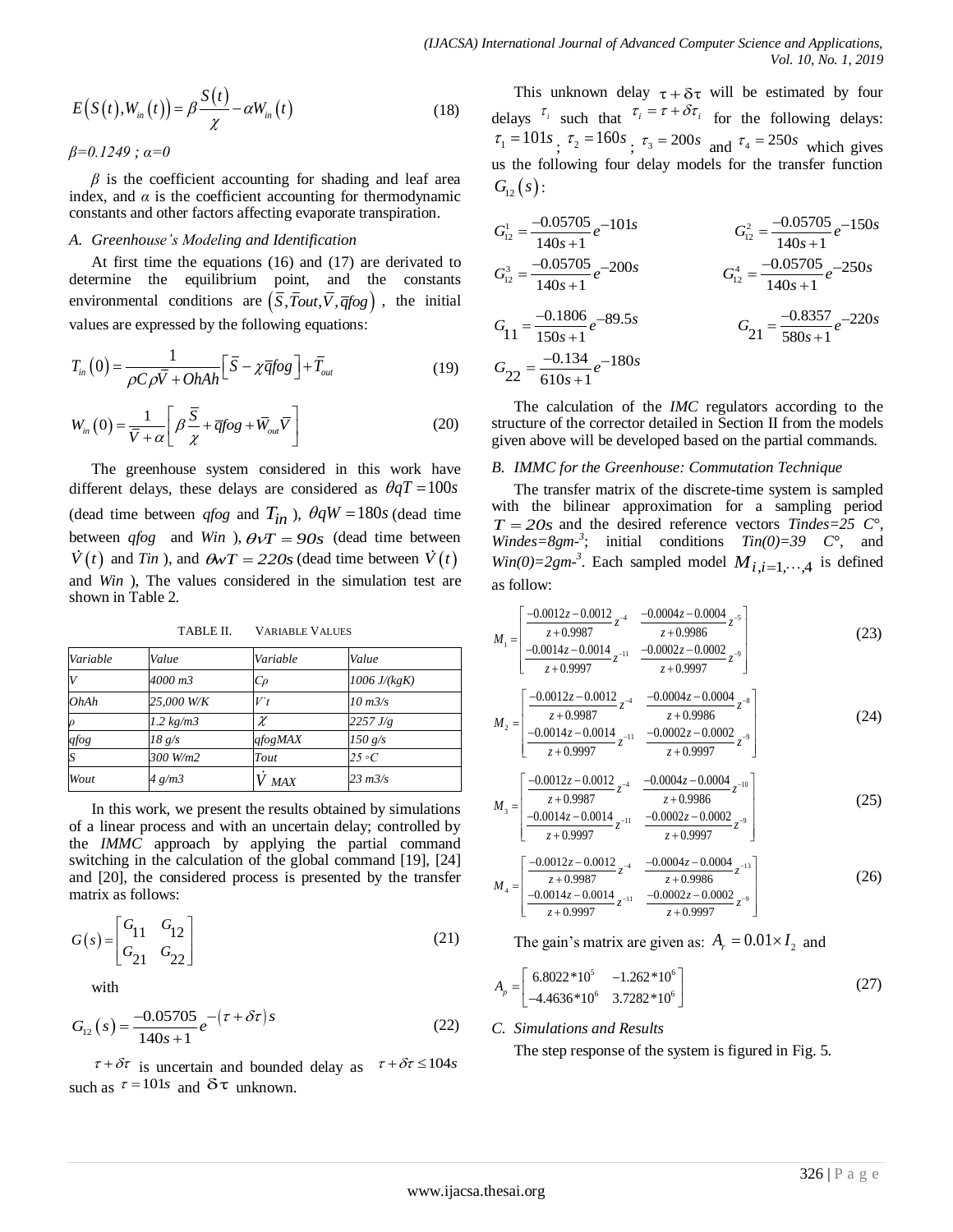

Fig 5. Step Response of the Discrete-Time System  $G(z)$ ,  $Win(0)=8$   $gm<sup>3</sup>$ , *Tin(0)=39 C°, T=20s.*

The IMMC is considered in the commutation of partial controls case for different scenarios, are shown in Fig. 6, 7, 8 and 9.

## *a) Nominal Case*

The results of simulations of the looped system illustrated in Fig. 5 and Fig. 6 show stable, fast and sufficiently precise responses of the indoor air temperature  $T_{in}({}^{\circ}C)$  and the interior humidity ratios  $W_{in} (gm^{-3})$ .

The MIMO system responses obtained by applying the switching technique to models with multiple delays confirm the properties of stability, speed and accuracy despite modelling uncertainties, sampled approximations and delay variations.



Fig 6. Responses *Ti and Tides=25 C°* of closed loop system's regulator *Tin(0)=39 C°, T=20s.*



Fig 7. Responses *Win* and  $W_{indes} = 8gm^3$  of closed loop, system's regulator  $W_{in}(0) = 2.2 \text{ gm}^{-3}$ ; T=20s.

#### *b) Regulator's Robustness: External Disturbances*

In a position to test the effectiveness of our approach is envisaged in this scenario to study the rejection of external perturbations property applied to the system considering two vectors disturbances.

The disturbances envisaged are applied as well to the temperature as to the humidity signal produced respectively at *t = 1400s* and *t = 1000s* and constant amplitude *5(°C)* and *-*  $1(gm<sup>-3</sup>)$ . The indoor air temperature *Tin* and the interior humidity ratios *Win* of Greenhouse obtained by the partial switching approach are illustrated respectively in Fig. 7 and 8. In the face of these disturbances applied directly to the responses of the system, we obtain a continuation of the references for the looped system.



Fig 8. Temperature System's Outputs with External Disturbance at t=1400s.